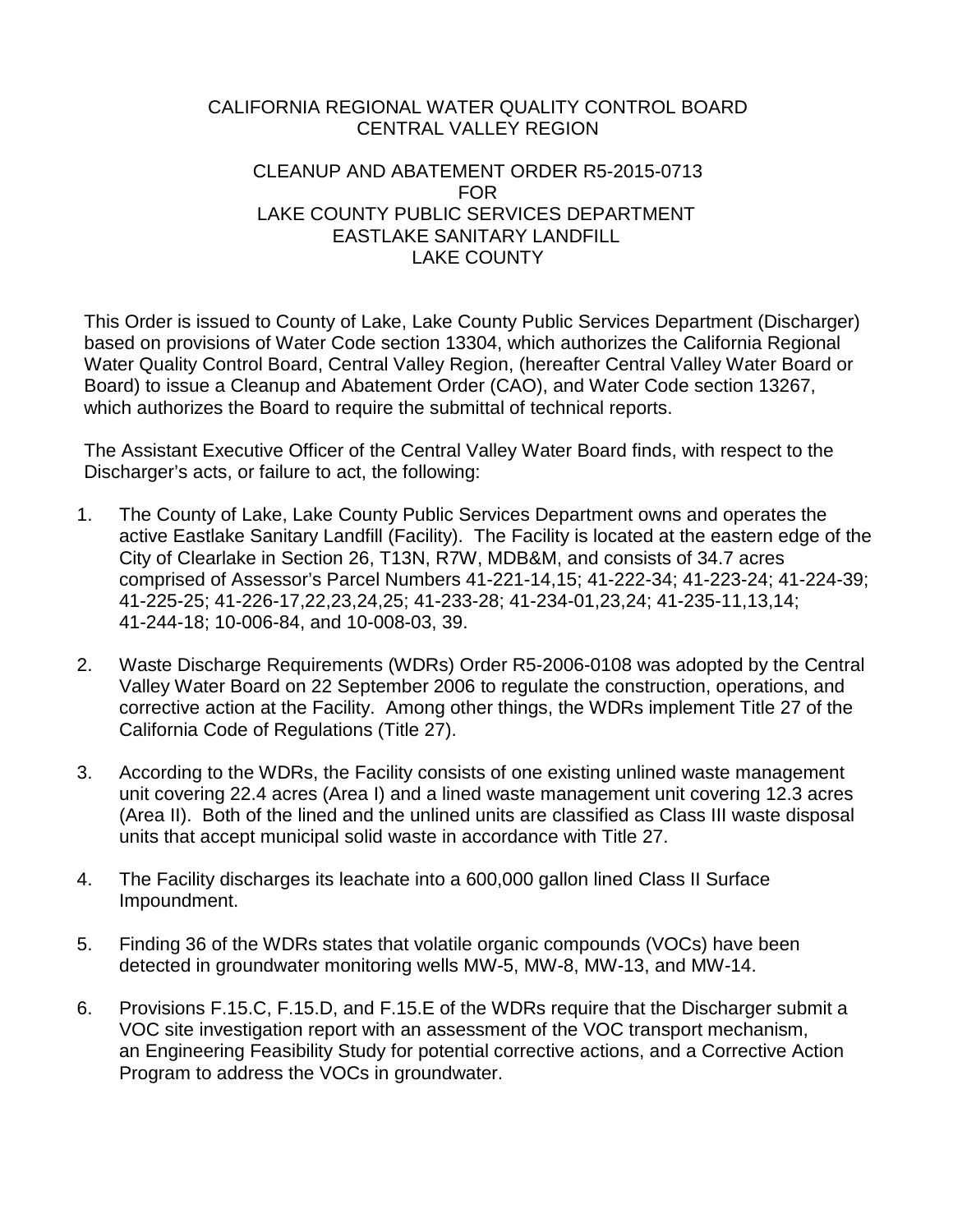# **VOLATILE ORGANIC COMPOUNDS IN GROUNDWATER**

- 7. The Discharger submitted a VOC investigation report<sup>[1](#page-0-0)</sup> in 2007 and an engineering feasibility study<sup>[2](#page-1-0)</sup> in 2008. However, the reports did not meet the requirements of the  $WDRs<sup>3</sup>$  $WDRs<sup>3</sup>$  $WDRs<sup>3</sup>$ .
- 8. Based on duplicate samples obtained during three semiannual sampling events in 2011 and 2012, Water Board staff informed the Discharger that their laboratory was not able to meet the detection limits required by the WDRs<sup>[4](#page-1-2)</sup>, and therefore it was not possible to determine whether groundwater contamination was still present. Subsequently, the Discharger was required to submit a revised sample collection and analysis plan and to select a laboratory that could meet the requirements of the WDRs.
- 9. Until the sampling and analysis procedures could be resolved, Water Board staff agreed to temporarily defer further site investigation work and a revised engineering feasibility study pending the implementation of a sample collection and laboratory analysis plan that could meet the requirements of the WDRs. In November 2012 the Discharger's newly-selected laboratory was able to meet the reporting requirements specified in the WDRs, and was therefore technically capable of reporting "trace" VOCs to the concentrations required by the WDRs.
- 10. On 26 April 2013, the Water Board requested an updated Site Investigation Workplan to define the vertical and lateral extent of VOC contamination in groundwater.
- 11. On 29 July 2013, the Discharger submitted the *VOC Investigation Workplan*, which proposed the installation of two wells to determine if a former burn pit was a source of VOC contamination in groundwater. In addition, two replacement wells<sup>[5](#page-1-3)</sup> were proposed to replace wells MW-2 and -7, which had historically produced insufficient water to obtain samples, even after re-development.
- 12. Wells MW-17, MW-18, MW-19, and MW-20 were installed and sampled in the spring of 2014.
- 13. On 1 October 2014, the Discharger submitted their *Volatile Organic Compounds Investigation Report of Findings*, which showed that new well MW-17 also exhibited concentrations of fuel-related hydrocarbons as well as VOCs. The VOCs detected at

<span id="page-1-0"></span><sup>&</sup>lt;sup>1</sup> *VOC Investigation Report* (17 Oct 2007)<br><sup>2</sup> Feasibility Study Workplan (3 Oct 2008)<br><sup>3</sup> 20 October 2007 letter from Water Board staff stating that reports were incomplete.

<span id="page-1-4"></span><span id="page-1-2"></span><span id="page-1-1"></span>Detection Monitoring Specifications E.11 and E.12 of the WDRs state "The methods of analysis and the *detection limits used must be appropriate for the expected concentrations. . . . .*" and "*Trace" results - results falling between the MDL and the practical quantitation limit (PQL) - shall be reported as such, and shall be accompanied both by the estimated MDL and PQL values for that analytical run*", respectively

<span id="page-1-3"></span> $5$  Well MW-19 and MW-20.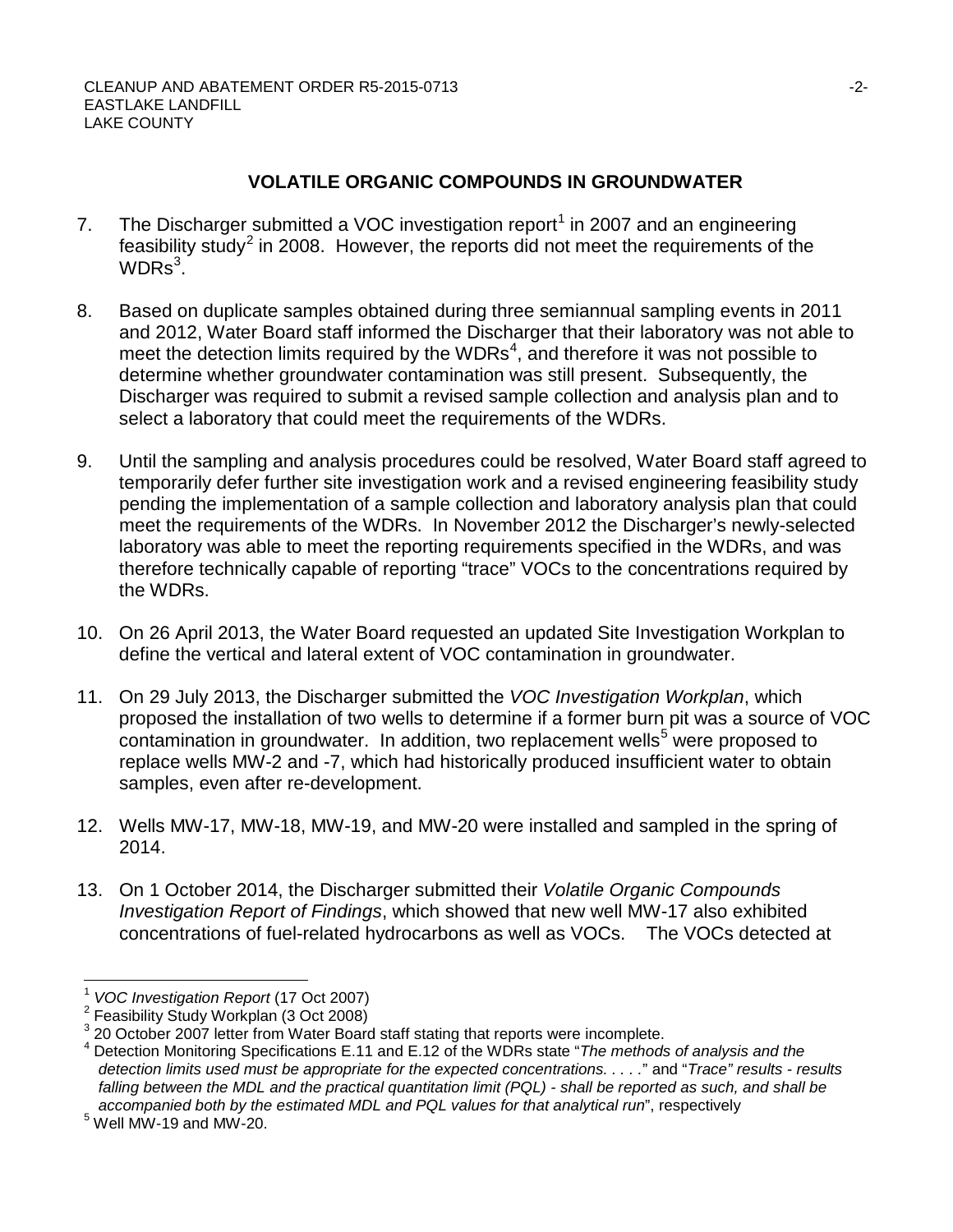MW-17 include 1,1-dichloroethane, cis-1,2-dichloroethene, benzene, methyl-tert-butyl ether, and tert-butyl alcohol.

14. In April 2015, all site monitoring wells were sampled, and the table below provides a summary of wells with VOC detections during that sampling event. The Discharger reported VOC detections at wells MW-5, MW-10, MW-13, MW-14, and MW-17, with wells MW-5 and MW-17 exhibiting the most detections. The concentrations of benzene at wells MW-5 and MW-17 exceed the health-based California Primary Maximum Contamination Level of 1 mg/L. At well MW-10, methyl-tert-butyl ether was first detected in November 2012, and as of April 2015 it continues to be detected. At well MW-8, there have been no reported detections of VOCs since November 2012.

| VOC Detections in Groundwater During April 2015 Sampling Event |                                              |           |               |              |                                  |             |             |            |
|----------------------------------------------------------------|----------------------------------------------|-----------|---------------|--------------|----------------------------------|-------------|-------------|------------|
|                                                                | <b>Trichloroethene and Daughter Products</b> |           |               |              | <b>Fuel-Related Hydrocarbons</b> |             |             |            |
|                                                                | (ug/L)                                       |           |               |              | (ug/L                            |             |             |            |
| Well ID                                                        | TCE                                          | $1.1-DCA$ | $cis-1,2-DCE$ | Chloroethane | Benzene                          | <b>DIPE</b> | <b>MTBE</b> | <b>TBA</b> |
| $MW-5$                                                         | 0.26J                                        | 0.14J     | 2.6           | 0.35         | 1.9                              | 0.42        | 2.2         | 15         |
| MW-17                                                          | ΝD                                           | 0.11J     | 0.98          | ND           | 1.3                              | ND          | 3.7         | 46         |
| MW-14                                                          | ΝD                                           | 0.17J     | <b>ND</b>     | ND           | <b>ND</b>                        | 0.47        | 1.2         | 29         |
| MW-13                                                          | ΝD                                           | 0.24J     | ND.           | ND           | ND.                              | <b>ND</b>   | 1.7         | 13         |
| MW-10                                                          | ND                                           | ΝD        | ND            | ND.          | <b>ND</b>                        | ΝE          | 0.31        | <b>ND</b>  |
| $MW-8$                                                         | ΝD                                           | ND        | ND.           | ND           | ND                               | ND          | ND.         | ND         |

Legend: *J*: "trace" concentrations, as reported by the laboratory. 1,1-DCA: 1,1-Dichloroethane. cis-1,2 DCE: cis-1,2 Dichloroethene. DIPE: Diisopropyl ether. MTBE: Methyl-tert-butyl ether. TBA: tert-Butyl alcohol. TCE: Trichloroethene.

- 15. Three landfill gas monitoring wells (LGMW-1, LGMW-2, and LGMW-3) were installed in November 2005 as part of an evaluation monitoring program<sup>7</sup>. LGMW-1 and LGMW-2 were installed within the limits of the landfill, and LGMW-3 was installed outside the limits of the landfill and adjacent to groundwater monitoring well MW-14. The Discharger's 2007 *VOC Investigation Report of Findings* indicates that all three wells were sampled for VOCs in 2005, and that wells LGMW-1 and LGMW-2 were sampled in 2006. The number of VOC constituents in each sample ranged from 25 to 39 VOCs, with fuel-related products, tetrachloroethene and reductive degradation products, and refrigerants (e.g., Freon-12) reported in all samples.
- 16. Based on Water Board staff's review of the data and the site investigation reports, the landfill is the source of the VOC releases to groundwater, and has impacted the beneficial uses of groundwater.
- 17. The VOC plume has not been fully defined because the vertical extent has not been investigated, and the lateral extent has not been defined at MW-17, MW-10, and MW-13.
- 18. Wells without detectable concentrations of VOCs have not been installed upgradient and downgradient of MW-17 and downgradient of MW-10 and MW-13.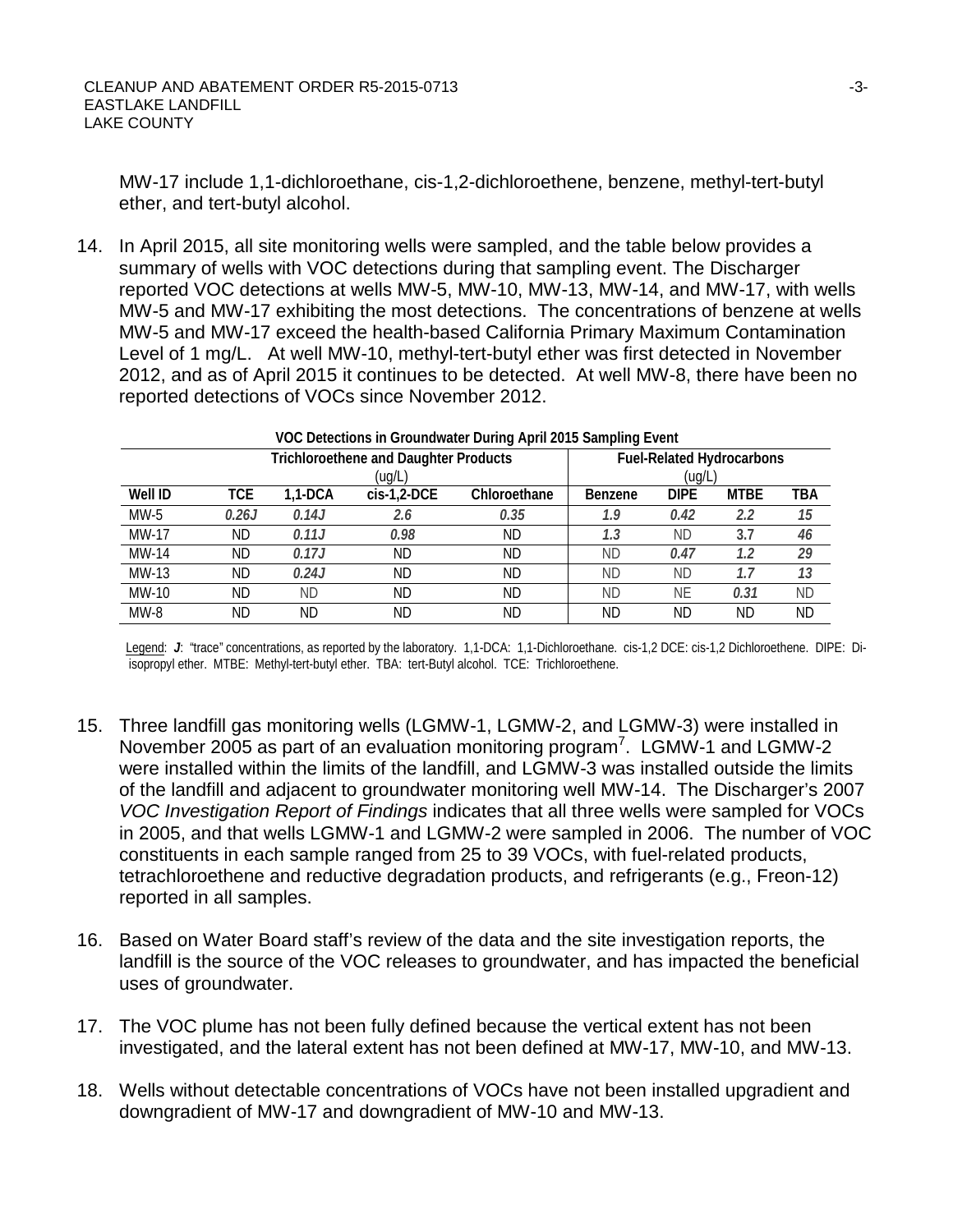- 19. On 12 May 2015, Board staff met with the Discharger to discuss the extent of VOC contamination. Based on those discussions and as outlined in the above Findings, it was determined that the lateral and vertical extent of the VOC plume has not been fully defined, and that further investigation to delineate the release is required.
- 20. The facility is regulated under waste discharge requirements which implements Title 27. Sections 20420 and 20425 of Title 27 specific actions when a release has been confirmed, including (1) establishment of an Evaluation Monitoring Program to assess the nature and extent of the release, (2) submittal of results and assessment of the Evaluation Monitoring Program, (3) an updated Engineering Feasibility Study for Corrective Action, and (4) implementation of the Corrective Action. This Order requires the Discharger to complete these items.

# **REGULATORY CONSIDERATIONS**

- 21. Prohibition A.3 of the WDRs prohibits the discharge of wastes outside of a Unit or portion of a Unit specifically designed for their containment. Groundwater and landfill gas monitoring data confirm that a release has taken place.
- 22. The *Water Quality Control Plan for the Sacramento River and San Joaquin River Basins, Fourth Edition* (hereafter Basin Plan) designates beneficial uses, establishes water quality objectives, contains implementation plans and policies for protecting waters of the basin, and incorporates by reference plans and policies adopted by the State Board. Pursuant to Water Code section 13263(a), waste discharge requirements must implement the Basin Plan.
- 23. Surface water from the Facility drains to Molesworth Creek, which is tributary to Clear Lake.
- 24. The designated beneficial uses of Clear Lake, as specified in the Basin Plan, are municipal and domestic supply; industrial service supply; agricultural supply; water contact and noncontact water recreation; spawning, reproduction, and/or early development; warm fresh water habitat; cold fresh water habitat; and wildlife habitat.
- 25. The designated beneficial uses of groundwater, as specified in the Basin Plan, are domestic and municipal water supply, agricultural supply, industrial service supply, and industrial process supply.
- 26. Water Code section 13304(a) states, in relevant part:

*Any person who has discharged or discharges waste into the waters of this state in violation of any waste discharge requirement or other order or prohibition issued by a regional board or the state board, or who has caused or permitted, causes or permits, or threatens to cause or permit any waste to be discharged or deposited where it is, or probably will be,*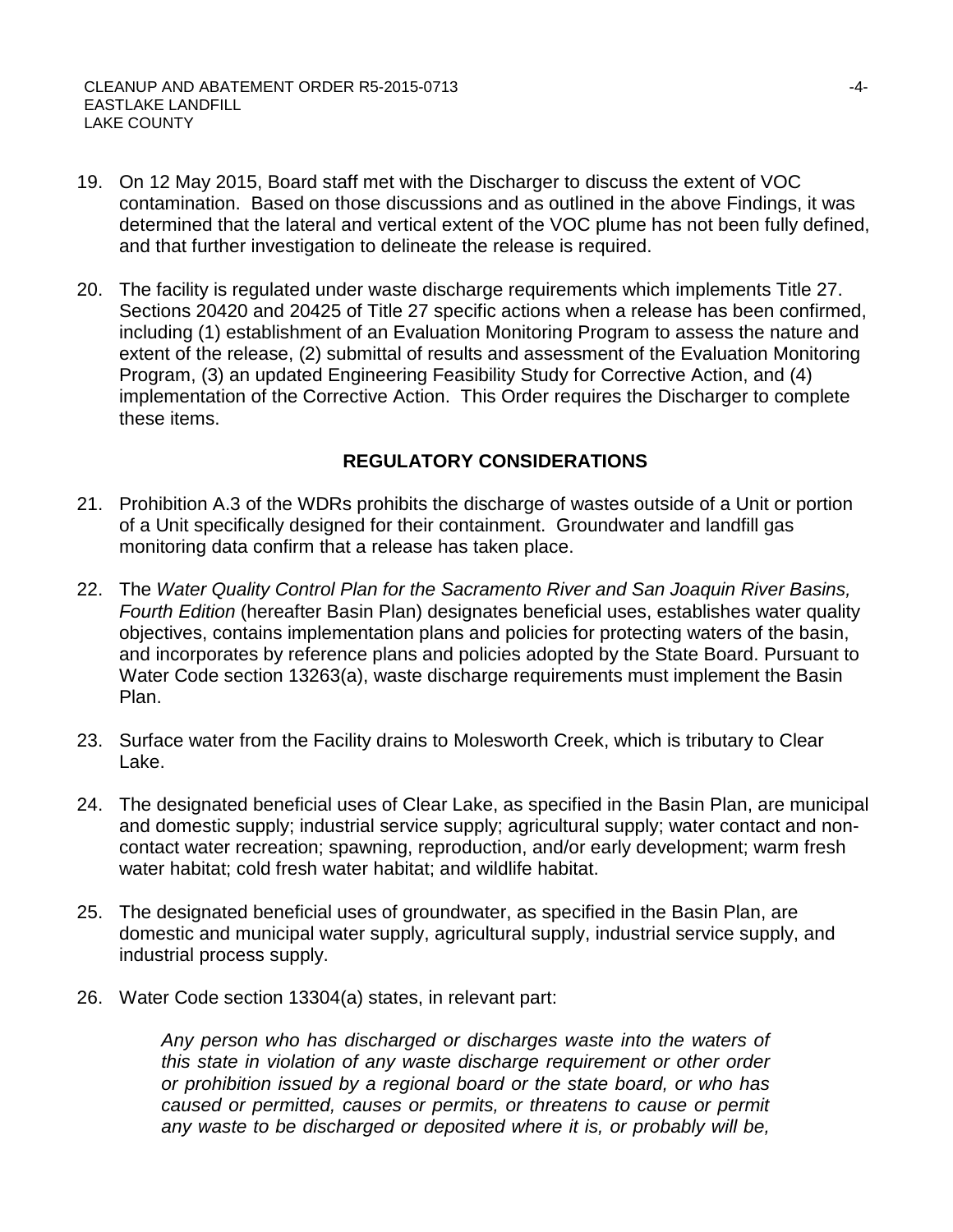*discharged into the waters of the state and creates, or threatens to create, a condition of pollution or nuisance, shall upon order of the regional board, clean up the waste or abate the effects of the waste, or, in the case of threatened pollution or nuisance, take other necessary remedial action, including, but not limited to, overseeing cleanup and abatement efforts.*

- 27. The State Water Resources Control Board (hereafter State Board) has adopted Resolution No. 92-49, the *Policies and Procedures for Investigation and Cleanup and Abatement of Discharges Under Water Code Section 13304*. This Policy sets forth the policies and procedures to be used during an investigation or cleanup of a polluted site and requires that cleanup levels be consistent with State Board Resolution No. 68-16, the *Statement of Policy With Respect to Maintaining High Quality of Waters in California*. Resolution No. 92- 49 and the Basin Plan establish the cleanup levels to be achieved. Resolution No. 92-49 requires the waste to be cleaned up to background, or if that is not reasonable, to an alternative level that is the most stringent level that is economically and technologically feasible in accordance with Title 23, California Code of Regulations (CCR) Section 2550.4. Any alternative cleanup level to background must (1) be consistent with the maximum benefit to the people of the state; (2) not unreasonably affect present and anticipated beneficial use of such water; and (3) not result in water quality less than that prescribed in the Basin Plan and applicable Water Quality Control Plans and Policies of the State Board.
- 28. Water Code section 13267 subdivision (b)(1) states, in relevant part:

In conducting an investigation specified in subdivision (a), the regional *board may require that any person who has discharged, discharges, or is suspected of having discharged or discharging, or who proposes to discharge waste within its region … shall furnish, under penalty of perjury, technical or monitoring program reports which the regional board requires. The burden, including costs, of these reports shall bear a reasonable relationship to the need for the report and the benefits to be obtained from the reports. In requiring those reports, the regional board shall provide the person with a written explanation with regard to the need for the reports, and shall identify the evidence that supports requiring that person to provide the reports.*

- 29. The technical reports required by this Order are necessary for staff to evaluate compliance with this Order and WDRs Order R5-2006-0108, and are required to ensure the protection of water quality. Lake County owns and operates the Facility that discharges waste subject to this Order and WDRs Order R5-2006- 0108.
- 30. The issuance of this Order is being taken for the protection of the environment and as such is exempt from provisions of the California Environmental Quality Act (Pub. Resources Code, § 21000 et seq.) pursuant to California Code of Regulations, title 14, sections 15061 subdivision (b)(3), 15306, 15307, 15308, and 15321 subdivision (a)(2).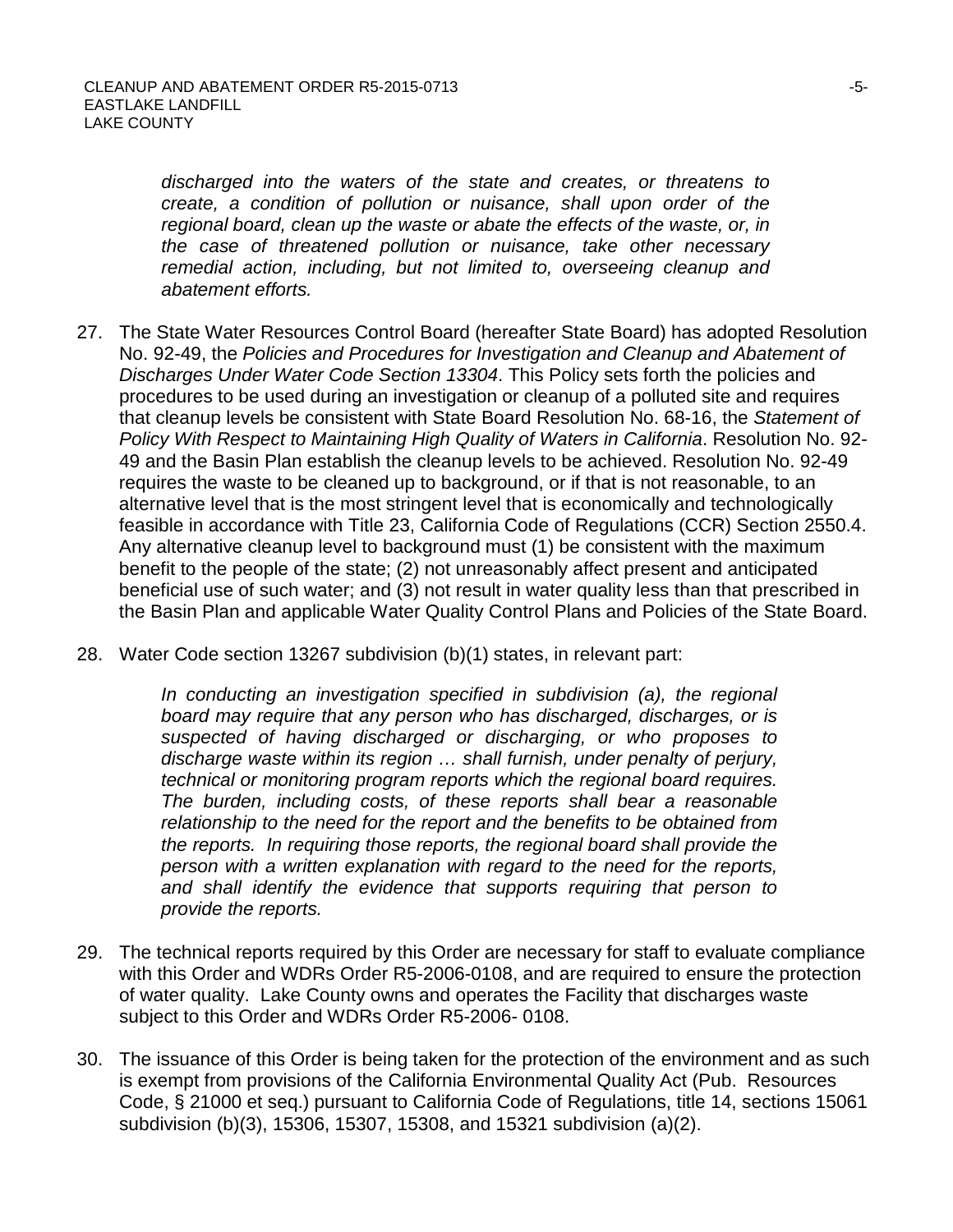**IT IS HEREBY ORDERED** that, pursuant to Water Code sections 13304 and 13267, Lake County shall cleanup and abate the Eastlake Landfill release to groundwater in accordance with the scope and schedule set forth below in order to return to compliance with WDRs Order R5-2006- 0108.

- 1. The Discharger shall comply with all aspects of WDRs Order R5-2006-0108 including complying with Detection Monitoring Specifications E.11 and E.12 of the WDRs<sup>[6](#page-1-4)</sup>.
- 2. **By 31 August 2015**, the Discharger shall submit an *Updated Evaluation Monitoring Work Plan* to define the horizontal and lateral extent of volatile organic compound impacts in groundwater in all aquifer zones affected by the release. This shall be completed through collection of grab groundwater samples followed by installation of permanent monitoring wells, or a series of installations of permanent monitoring wells. The *Updated Evaluation Monitoring Work Plan* shall include the information outlined below.

# Contents of the Updated Evaluation Monitoring Work Plan

Definition of the extent of the plume may be accomplished in either of the following ways: (1) collect grab groundwater samples, analyze them on a 24-hour turnaround, continue moving sample points outward or downward and collecting grab samples until no VOCs are detected, and then install permanent groundwater monitoring wells at the edge of the release. Or (2), install permanent monitoring wells, develop within 72 hours, then collect groundwater samples within 24 hours, and analyze on a 24-hour turn around. If VOCs are detected, then install additional permanent monitoring wells outward or downward and the process continued until no VOCs are detected. The installation of permanent monitoring wells shall not delay the step-out/step-down program.

The plan shall include the following elements:

- Timeline showing that work, including well development, sampling, and analysis will be completed during the first quarter of 2016.
- Procedures to develop wells within 72-hours of installation.
- In order to propose the location of the grab groundwater samples or permanent monitoring wells:
	- i. A discussion of the elevation of the fractured bedrock and the orientation of the fractures.
	- ii. Plan-view maps showing current groundwater VOC iso-concentration lines for each individual constituent of concern.
	- iii. A plan-view map showing the locations of planned grab groundwater samples or permanent monitoring wells, existing wells, abandoned wells, and the direction of groundwater flow.

In this regard, the Discharger's laboratory must report "trace" concentrations falling between the method detection limits (MDLs) and practical quantitation limits (PQLs). These concentrations must closely agree with published values, and the MDLs and PQLs must be approved by Water Board staff.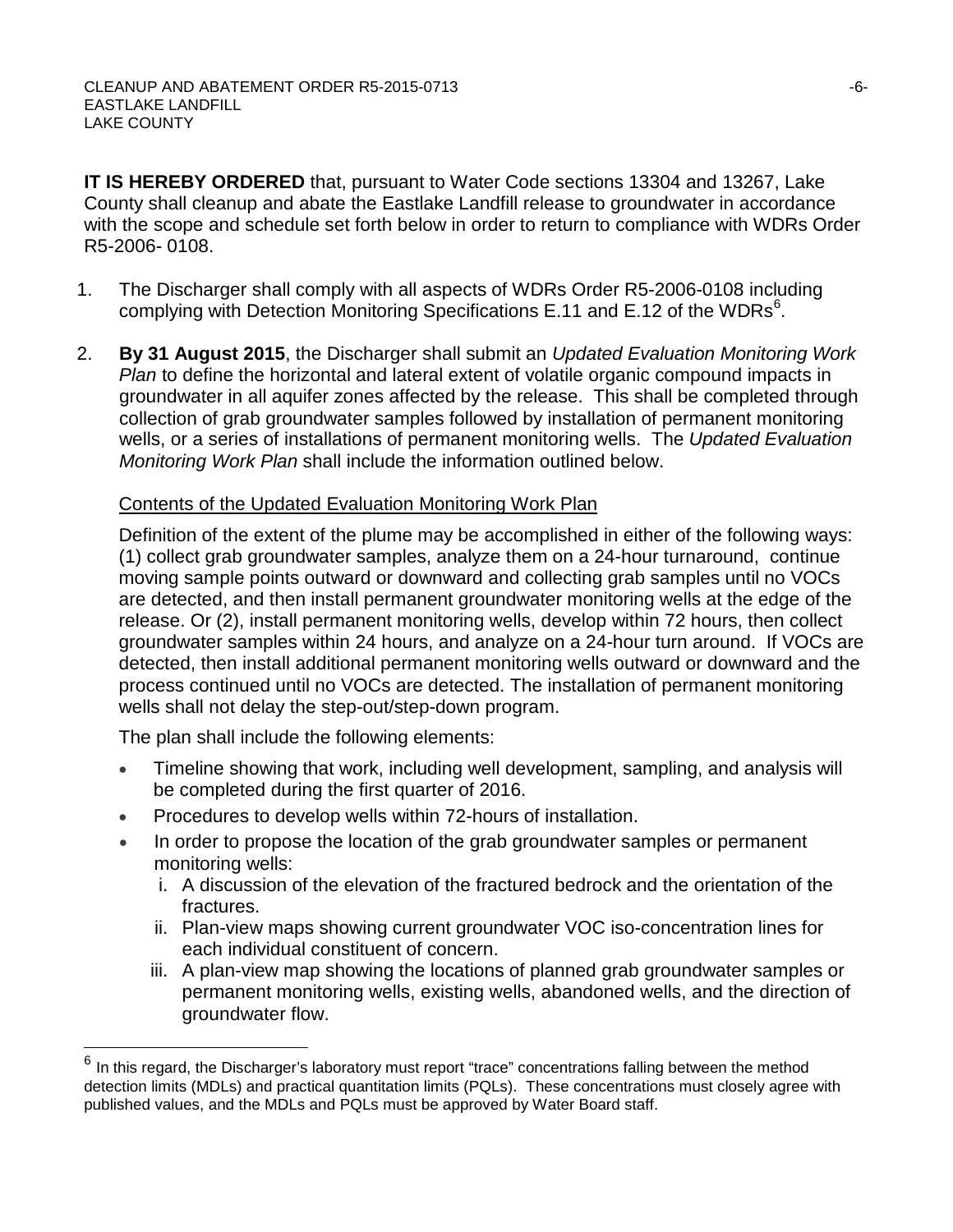- iv. Cross-section maps showing the depth of existing wells and depth of planned grab groundwater samples.
- For the grab/groundwater samples:
	- i. A description of how the grab groundwater samples or permanent monitoring wells will be collected.
	- ii. A step-out plan and decision tree, which includes a time-line to efficiently delineate the vertical and horizontal extent of contamination.
	- iii. Procedures to obtain grab/groundwater samples and to perform field and analytical tests. The proposed constituents to be analyzed, detection limits, and laboratory turn-around times shall be included.
	- iv. Procedures to address drilling refusal.
	- v. Procedures to have 24-hour hour turn-around time for VOC analytical results.
- For the installation of permanent monitoring wells:
	- i. Procedures to develop wells and sample within 72-hours of installation and to obtain VOC analytical results within 24 hours of sampling.
	- ii. Procedures to immediately drill new wells if any VOCs are detected.
	- iii. A description of how the location of the monitoring wells will be determined.
	- iv. A monitoring well installation work plan, which shall follow the requirements in Attachment A to this Order.
- All new monitoring wells, and existing wells MWs-8, -10, 13, -14, -15, and -17, shall be sampled for three quarters, beginning with the First Quarter 2016. Groundwater shall be sampled as follows: (1) the first sampling event shall include the Field and Monitoring Parameters in Table I of the MRP and the five year constituents of concern in Table VI of the MRP, and (2) the second and third sampling events shall include the Field Parameters and Monitoring Parameters in Table I of the MRP. After that point, quarterly sampling may cease, and all wells (including the new ones) shall be incorporated into the Monitoring and Reporting Program and sampled per the WDRs.
- 3. By **1 March 2016**, the Discharger shall submit a Well Installation Report which includes the information outlined in the second section of Attachment A for the monitoring wells installed for compliance with this Order. In addition, the Report shall include a demonstration, which is supported by water quality data, that the extent of contamination, both laterally and vertically, as defined in Item #2 of this Order, is complete.
- 4. By **30 November 2016**, the Discharger shall submit an *Updated Evaluation Monitoring Report of Results*, which shall include the results of the quarterly groundwater monitoring, and a determination of the spatial distribution and concentration of each constituent of concern throughout the zone(s) affected by the release. The report must provide discussions and correlated illustrations, both plan view and cross-section, that depict the vertical and lateral extent of the contamination for zones affected by the release.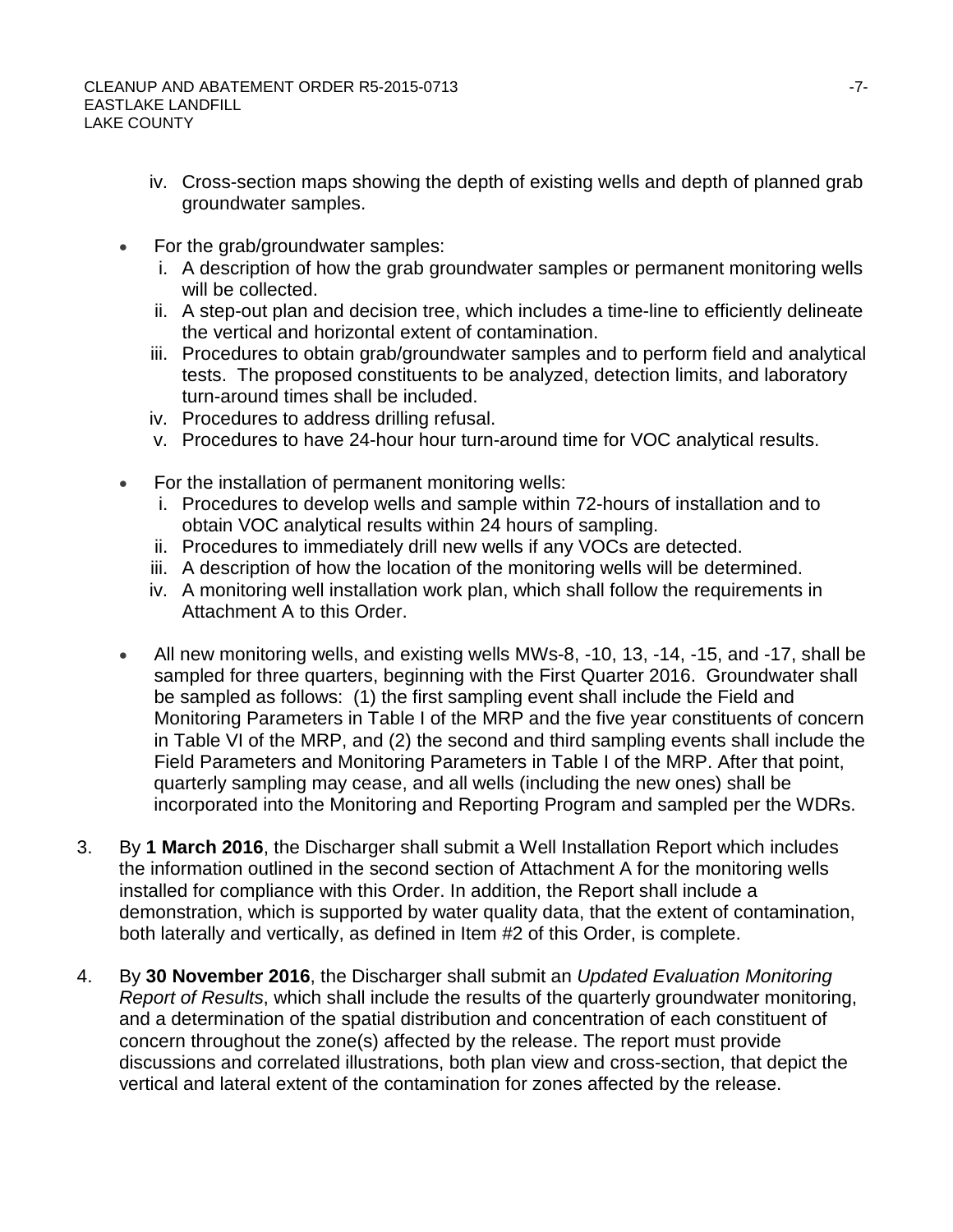- 5. By **28 February 2017**, the Discharger shall submit an *Updated Engineering Feasibility Study* that evaluates different corrective action measures to remediate the groundwater VOC plume. Corrective action measures for the fuel related hydrocarbons shall be evaluated separately from the corrective action measures for the other VOC compounds. For each corrective action measure that is evaluated, there shall be an estimation of the length of time to clean up the release. This study shall be based on the data collected to delineate the release as well as the data collected from the ongoing monitoring program required under the WDRs. The *Updated Engineering Feasibility Study* shall propose additional corrective action measure(s) to be implemented.
- 6. By **30 June 2017**, the Discharger shall submit an *Additional Corrective Action Implementation Report* documenting that the proposed corrective action(s) have been implemented.
- 7. The Discharger shall submit quarterly *Corrective Action Progress Reports* containing (a) an evaluation of the effectiveness of the site-wide corrective action measures, (b) an estimation of the length of time to clean up the release, and (c) a discussion of whether additional corrective actions, or fine-tuning of existing corrective actions, are necessary. The first *Progress Report* is due by **15 October 2015.** Thereafter, the quarterly progress reports shall be submitted by **15 January, 15 April, 15 July, 15 October** of each year. The *Progress Reports* shall be submitted separately from the monitoring reports required by the WDRs and shall continue to be submitted quarterly until this Order is rescinded.

## **Additional Requirements**

- 8. All data, technical reports and plans, and monitoring reports prepared by the Discharger after the date of this Order shall be uploaded to the State Water Resources Control Board's web-based Geotracker database system (http://geotracker.waterboards.ca.gov), in compliance with the requirements of Title 23 Section 3890 et seq. This includes uploading all reports, plans, and data required under this Order and under any Order or permit issued by the State Water Quality Control Board.
- 9. As required by the California Business and Professions Code sections 6735, 7835, and 7835.1, all reports shall be prepared by, or under the supervision of, a California Registered Engineer or Professional Geologist and signed by the registered professional. Each technical report submitted by the Discharger shall contain the professional's signature and/or stamp of the seal.
- 10. As required by Provisions F.6.c and F.6.d of WDRs Order R5-2006- 0108, all reports and transmittal letters shall be signed by either a principal executive officer, ranking elected or appointed official, or a duly authorized representative, and any person signing a document which is submitted to comply with this Order shall make the following certification:

*I certify under penalty of law that I have personally examined and am familiar with the information submitted in this document and all*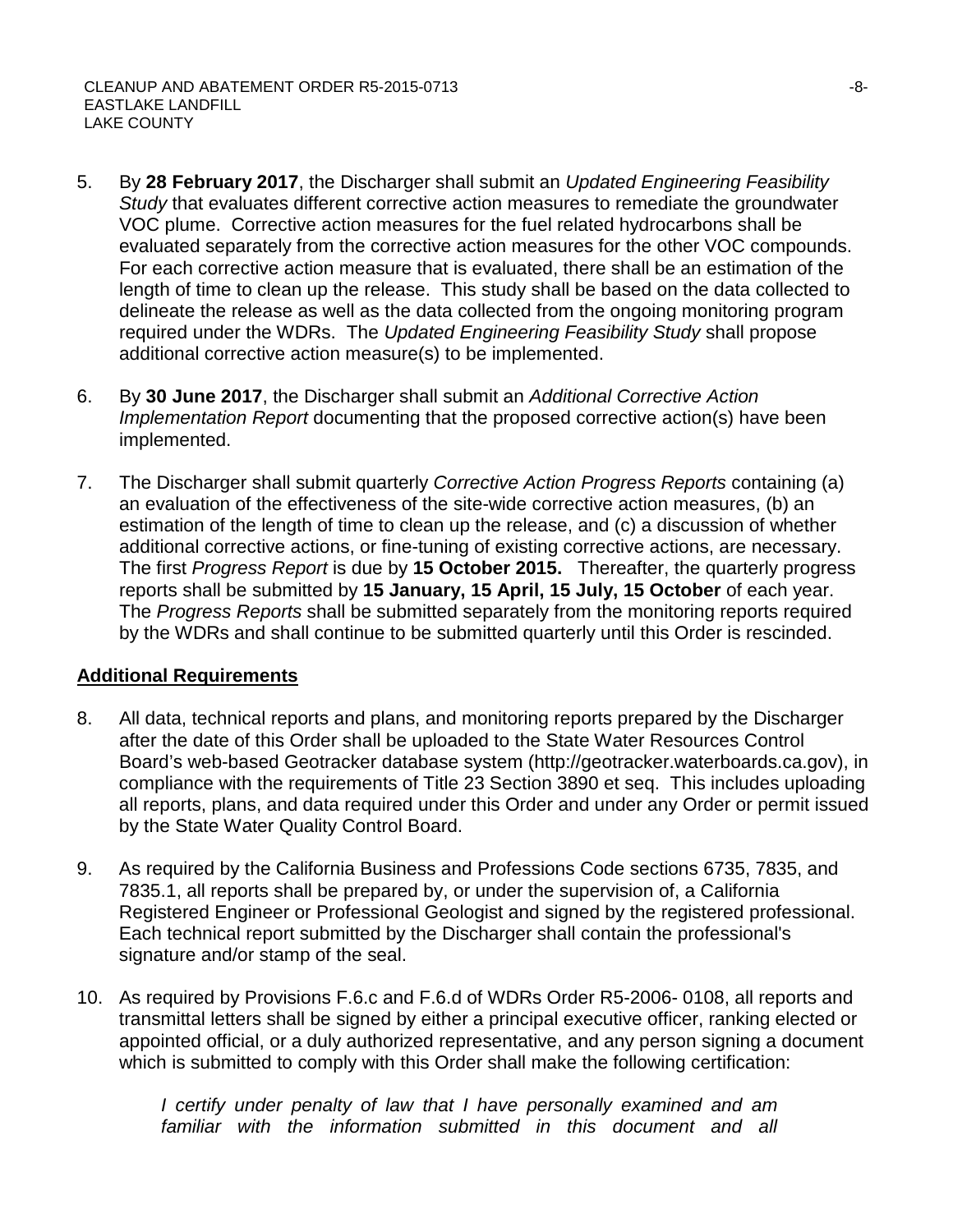*attachments and that, based on my knowledge and on my inquiry of those individuals immediately responsible for obtaining the information, I believe that the information is true, accurate, and complete. I am aware that there are significant penalties for submitting false information, including the possibility of fine and imprisonment.*

If the Discharger is unable to perform any activity or submit any document in compliance with the schedule set forth herein, or in compliance with any work schedule submitted pursuant to this Order and approved by the Assistant Executive Officer, the Discharger may request, in writing, an extension of the time specified. The extension request shall include justification for the delay. Any extension request shall be submitted as soon as a delay is recognized and prior to the compliance date. An extension may be granted by revision of this Order or by a letter from the Assistant Executive Officer.

If the Discharger fails to comply with the provisions of this Order, the Assistant Executive Officer may refer this matter to the Attorney General for judicial enforcement or may issue a complaint for administrative civil liability. Failure to comply with this Order may result in the assessment of administrative civil liability up to \$10,000 per violation per day, pursuant to the Water Code sections 13268, 13350, and/or 13385. The Central Valley Water Board reserves its right to take any enforcement actions authorized by law.

Any person aggrieved by this action of the Central Valley Water Board may petition the State Water Board to review the action in accordance with Water Code section 13320 and California Code of Regulations, title 23, sections 2050 and following. The State Water Board must receive the petition by 5:00 p.m., 30 days after the date of this Order, except that if the thirtieth day following the date of this Order falls on a Saturday, Sunday, or state holiday, the petition must be received by the State Water Board by 5:00 p.m. on the next business day. Copies of the law and regulations applicable to filing petitions may be found on the Internet at:

http://www.waterboards.ca.gov/public\_notices/petitions/water\_quality

or will be provided upon request.

This Order is effective upon the date of signature.

Original signed by

ANDREW ALTEVOGT, Assistant Executive Officer

July 30, 2015

(Date)

Attachment A: Monitoring Well Installation Workplan Requirements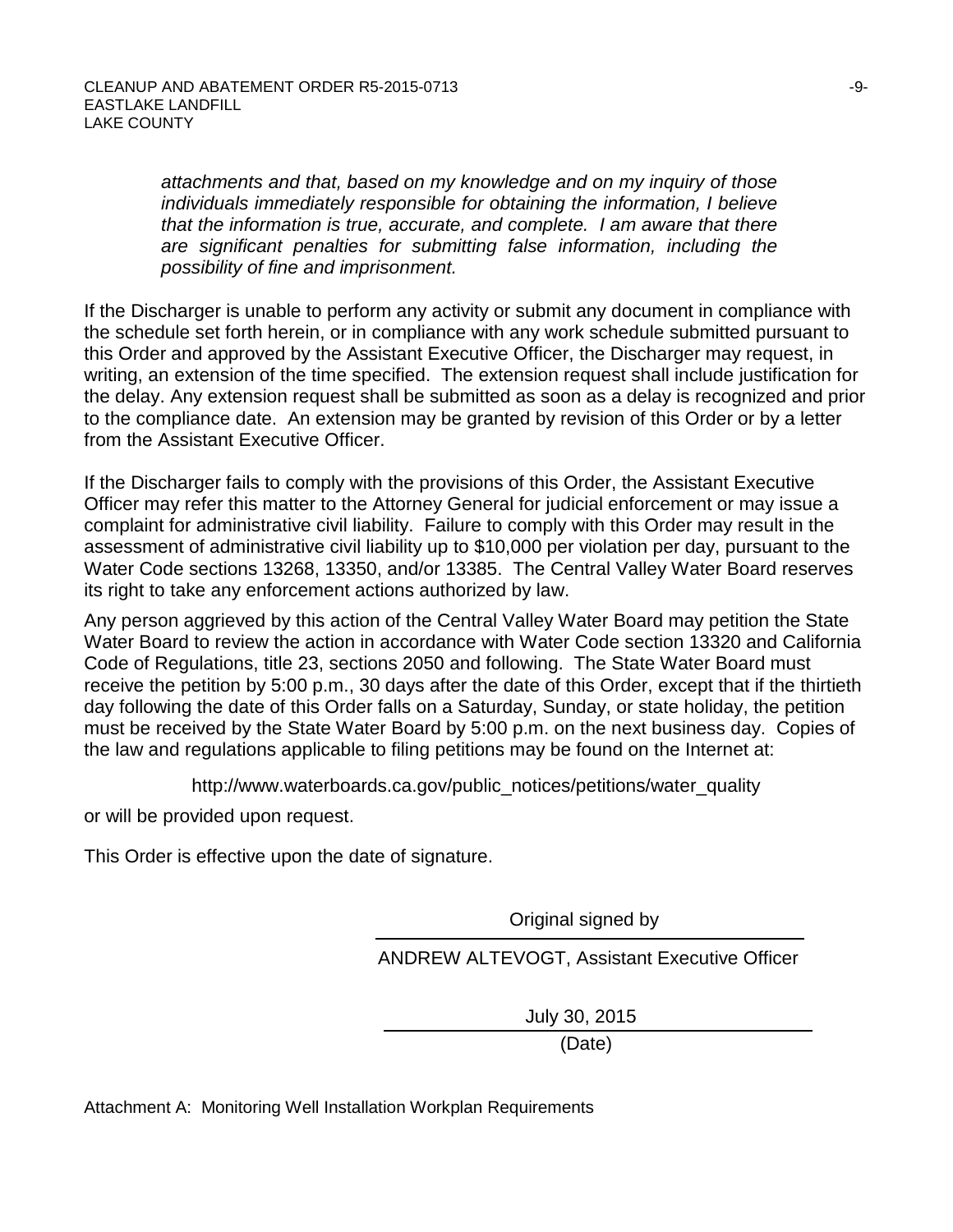### **ATTACHMENT A REQUIREMENTS FOR MONITORING WELL INSTALLATION WORKPLANS AND REPORTS**

Prior to installation of any groundwater monitoring wells, the Discharger shall submit a workplan containing, at a minimum, the information listed in Section 1 below. Wells may be installed after staff concurs with the workplan. Upon installation of the monitoring wells, the Discharger shall submit a well installation report which includes the information contained in Section 2 below. All workplans and reports must be prepared under the direction of, and signed by, a registered geologist or civil engineer licensed by the State of California.

## **SECTION 1 - Monitoring Well Installation Workplan**

The monitoring well installation workplan shall contain the following minimum information:

#### **A. General Information**

- Purpose of the well installation project,
- **Brief description of local geologic and hydrogeologic conditions,**
- **Proposed monitoring well locations and rationale for well locations,**
- **Topographic map showing facility location, roads, and surface water bodies,**
- Site map showing all existing on-site wells, proposed wells, surface drainage courses, surface water bodies, buildings, waste handling facilities, utilities, and major physical and man-made features.

#### **B. Proposed Well Numbers**

The proposed well numbers for each well must be provided in the text and on the site map.

#### **C. Drilling Details**

- On-site supervision of drilling and well installation activities,
- **Description of drilling equipment and techniques,**
- **Equipment decontamination procedures,**
- Continuous soil sampling and logging,
- Logging methods shall comply with ASTM D2488-93 *Method for Visual Classification, Standard Practice for Description and Identification of Soils (Visual-Manual Procedure) for field work*.

### **D. Monitoring Well Design – Diagram and Narrative**

The well design must be provided in both a narrative description and in a diagram, which must include the proposed well construction details:

- **Borehole diameter,**
- Casing and screen material, diameter, and centralizer spacing (if needed),
- **Type of well caps (bottom cap either screw on or secured with stainless steel screws),**
- Anticipated depth of well, length of well casing, and length and position of perforated interval,
- Thickness, position and composition of surface seal, sanitary seal, and sand pack,
	- Anticipated screen slot size and filter pack.<br>KARL E. LONGLEY SCD, P.E., CHAIR | PAMELA C. CREEDON P.E., BCEE, EXECUTIVE OFFICER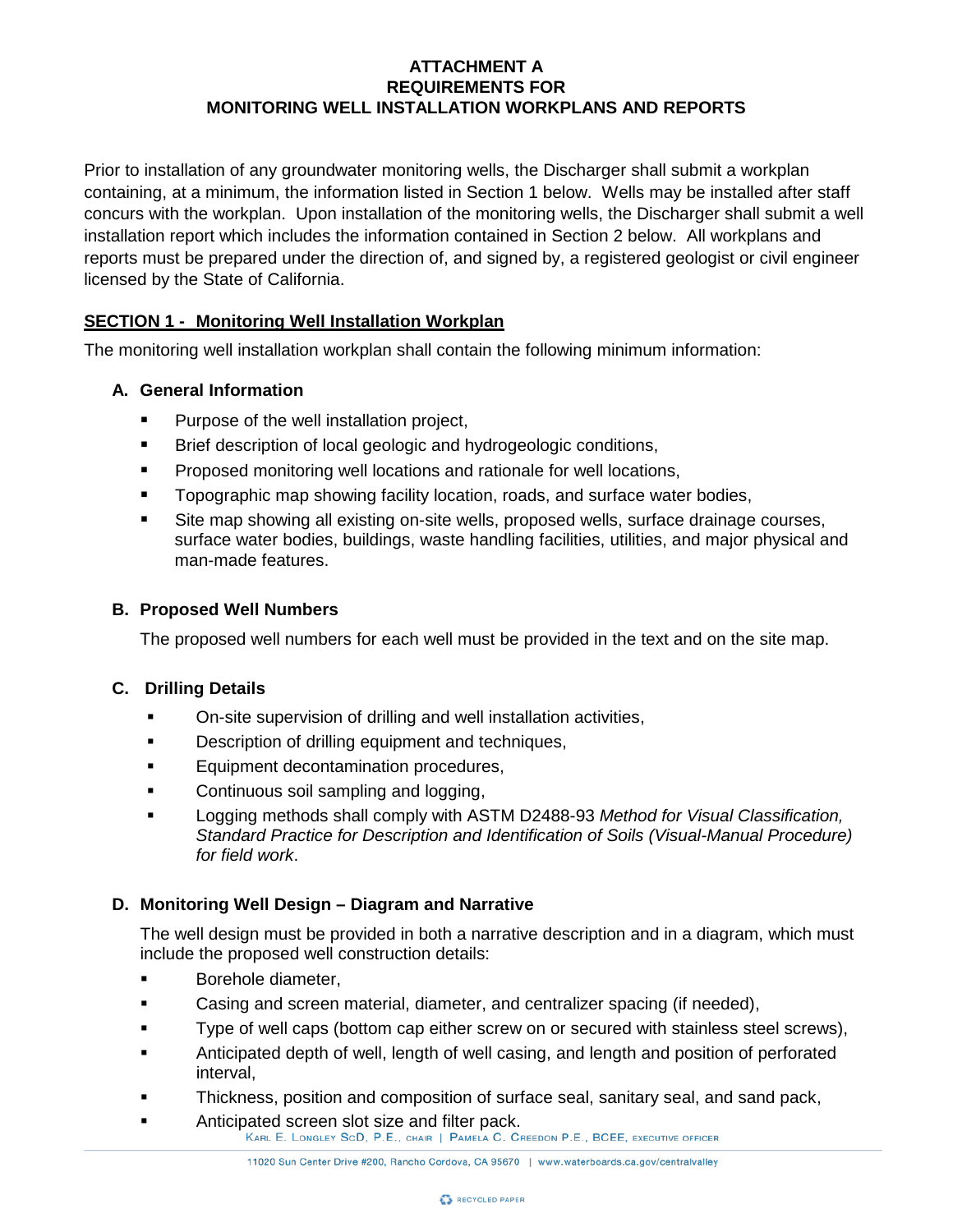### **E. Well Development**

Well development must be performed at least 48 hours and no more than 72 hours after the sanitary seal has been placed, and must include

- Method of development to ensure maximum removal of fines from the vicinity of the screen and to ensure free-flow of fluids (i.e., over-pumping, air-lift, surge block and bailer, jetting, etc.),
- Parameters to be monitored during development and the record keeping procedures,
- **EXECT** Method of determining when development is complete,
- **Disposal of development water.**

### **F. Well Survey - Horizontal and Vertical Coordinates**

- **Name of the Licensed Land Surveyor or Civil Engineer,**
- Datum for survey measurements,
- List of well features to be surveyed, including the top of casing, ground surface, and horizontal and vertical coordinates,
- Accuracy: Horizontal must be within  $\pm 0.1$  foot and Vertical within  $\pm 0.01$ -foot.

#### **G. Water Level Measurement**

- The elevation reference point at each monitoring well must be within 0.01-foot,
- Ground surface elevation at each monitoring well must be within 0.01-foot,
- Method and time of water level measurement must be specified

### **H. Sampling and Laboratory Analysis**

Groundwater samples must be obtained immediately upon development, with VOC analysis to have a 24-hour turn-around time. Groundwater sampling must be performed after the well is developed, and analytical results must be included with the monitoring well installation report. Groundwater sampling, field tests, and laboratory analysis must comply with the requirements in the Cleanup and Abatement Order, Monitoring and Reporting Program, and Standard Provisions. All Method Detection Limits, Practical Quantitation limits, and "trace" concentrations must be reported on the laboratory reports.

### **I. Proposed Schedule for Completion of Work**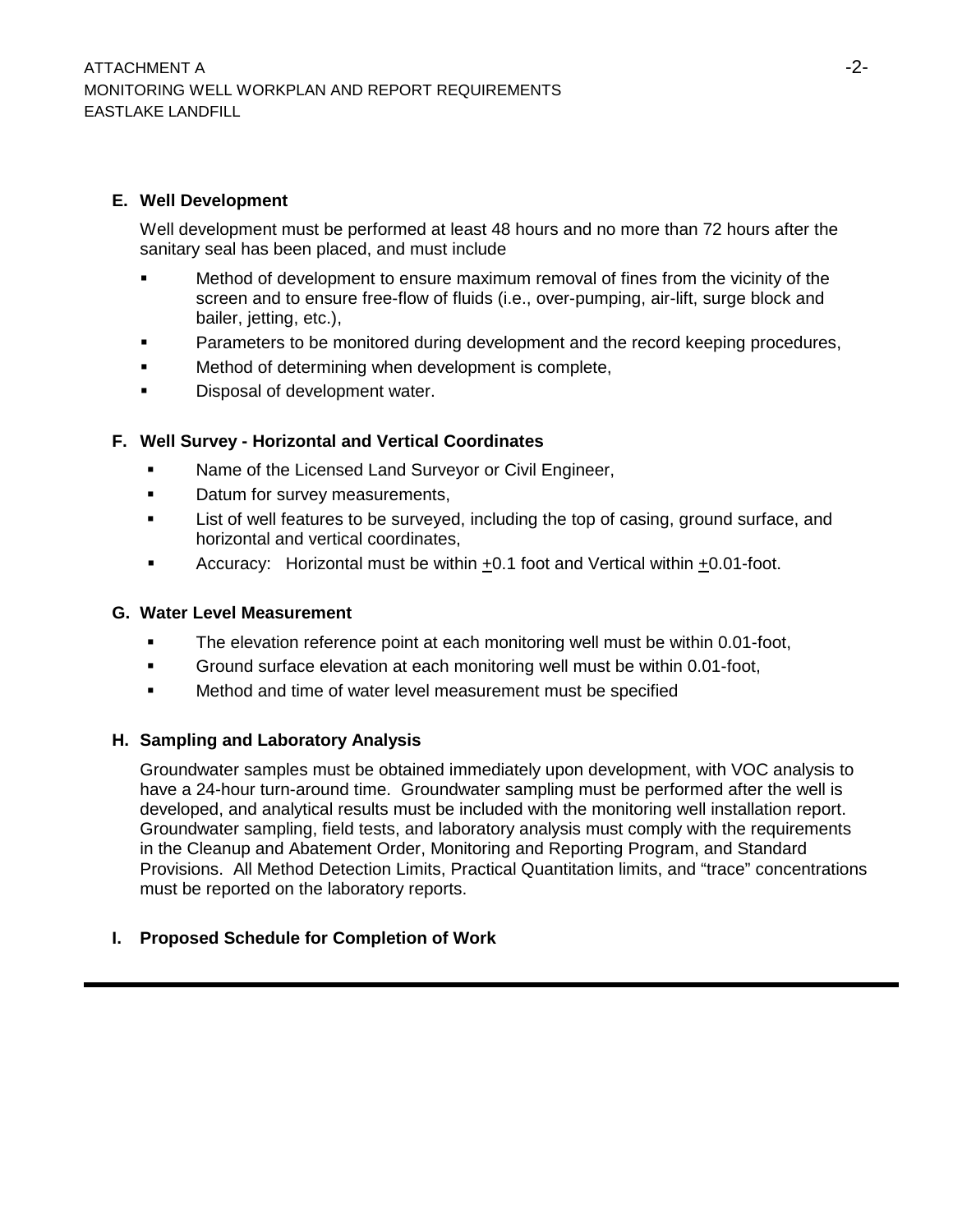### **SECTION 2 - Monitoring Well Installation Report**

Forty-five days after completion of the well installation, a monitoring well installation report must be submitted which provides the information listed below.

#### **A. General Information**

- 1. Purpose of the well installation project,
- 2. Brief description of local geologic and hydrogeologic conditions encountered during installation of the wells,
- 3. Number of monitoring wells installed and copies of County Well Construction Permits,
- 4. Topographic map showing facility location, roads, surface water bodies,
- 5. Scaled site map showing all previously existing wells, newly installed wells, surface water bodies, buildings, waste handling facilities, utilities, and other major physical and man-made features.

### **B. Drilling Details – Narrative and Graphic**

- 1. On-site supervision of drilling and well installation activities,
- 2. Drilling contractor and driller's name,
- 3. Description of drilling equipment and techniques,
- 4. Equipment decontamination procedures,
- 5. Soil sampling intervals and logging methods,
- 6. Well boring log:
	- a. Well boring number and date drilled
	- b. Borehole diameter and total depth
	- c. Total depth of open hole (same as total depth drilled if no caving or backgrouting occurs)
	- d. Depth to first encountered groundwater and stabilized groundwater depth
	- e. Detailed description of soils encountered, using ASTM D2488-93 *Method for Visual Classification, Standard Practice for Description and Identification of Soils (Visual-Manual Procedure) for Field Work*.

### **C. Well Construction Details – Diagram and Narrative**

- 1. The Discharger must verify that boring logs and well construction data have been uploaded to the State's GeoTracker system.
- 2. Well construction details
	- a. Well number, date started, date completed, geologist's name
	- b. Total depth drilled
	- c. Drilling Contractor and driller name and address
	- d. Depth of open hole (same as total depth drilled if no caving occurs)
	- e. Method and materials of grouting excess borehole
	- f. Footage of hole collapsed
	- g. Length of slotted casing installed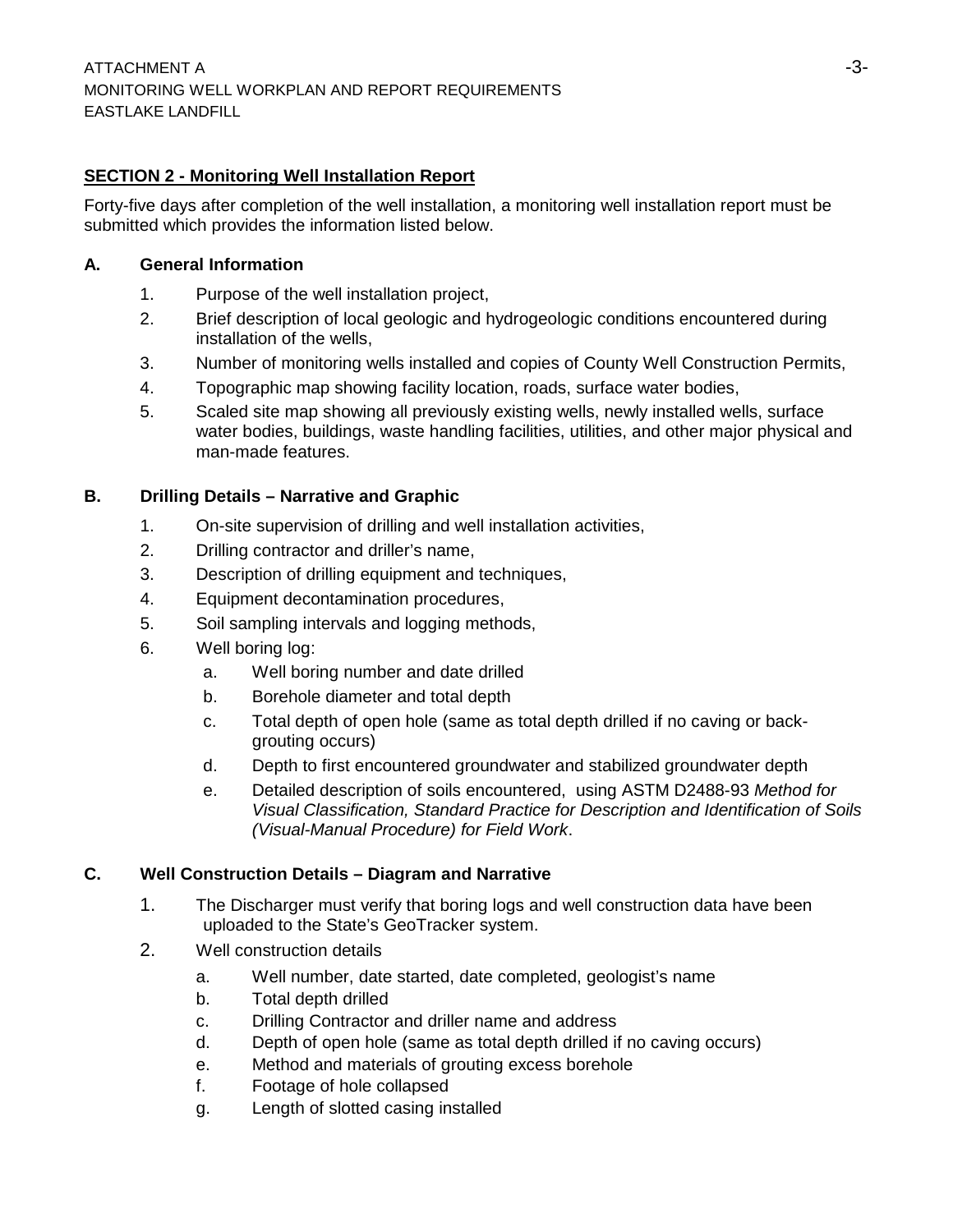- h. Depth of bottom of casing
- i. Depth to top of sand pack
- j. Thickness of sand pack
- k. Depth to top of bentonite seal
- l. Thickness of bentonite seal
- m. Thickness of concrete grout
- n. Boring diameter
- o. Casing diameter
- p. Casing material
- q. Size of perforations
- r. Well elevation at top of casing
- s. Initial and stabilized depth to groundwater
- t. Date of water level measurement
- u. Monitoring well number
- v. Date drilled

### **D. Well Development**

- 1. Date(s) and method of development of each well,
- 2. Method of development,
- 3. How well development completion was determined,
- 4. Volume of water purged from well and method of development water disposal,
- 5. Field notes from well development.

### **E. Well Survey**

- 1. Coordinate system, epochs, bench marks, horizontal controls, accuracy, and precision,
- 2. Survey results of casing elevation with the cap removed (vertical to  $1/100<sup>th</sup>$  foot) and the ground surface,
- 3. California Registered Civil Engineer or Licensed Surveyor's report, field notes, and stamp/signature in an appendix,
- 4. Description of the measuring points (i.e. ground surface, top of casing, etc.),
- 5. Tabulated survey data with well numbers and horizontal and vertical coordinates.
- 6. Verification that survey data has been uploaded to the State's GeoTracker system.

### **F. Laboratory Analytical Results**

Laboratory analytical results must be included with the well installation report. All analytical reports prepared for the Discharger's facility must contain, at a minimum, the information within this section.

- 1. Tabulated field and analytical data with sample location identification numbers, water quality goals, field/analytical results, and highlighted data that is outside water quality goals,
- 2. Appendix with laboratory reports, COCs, and laboratory signatures on reports,